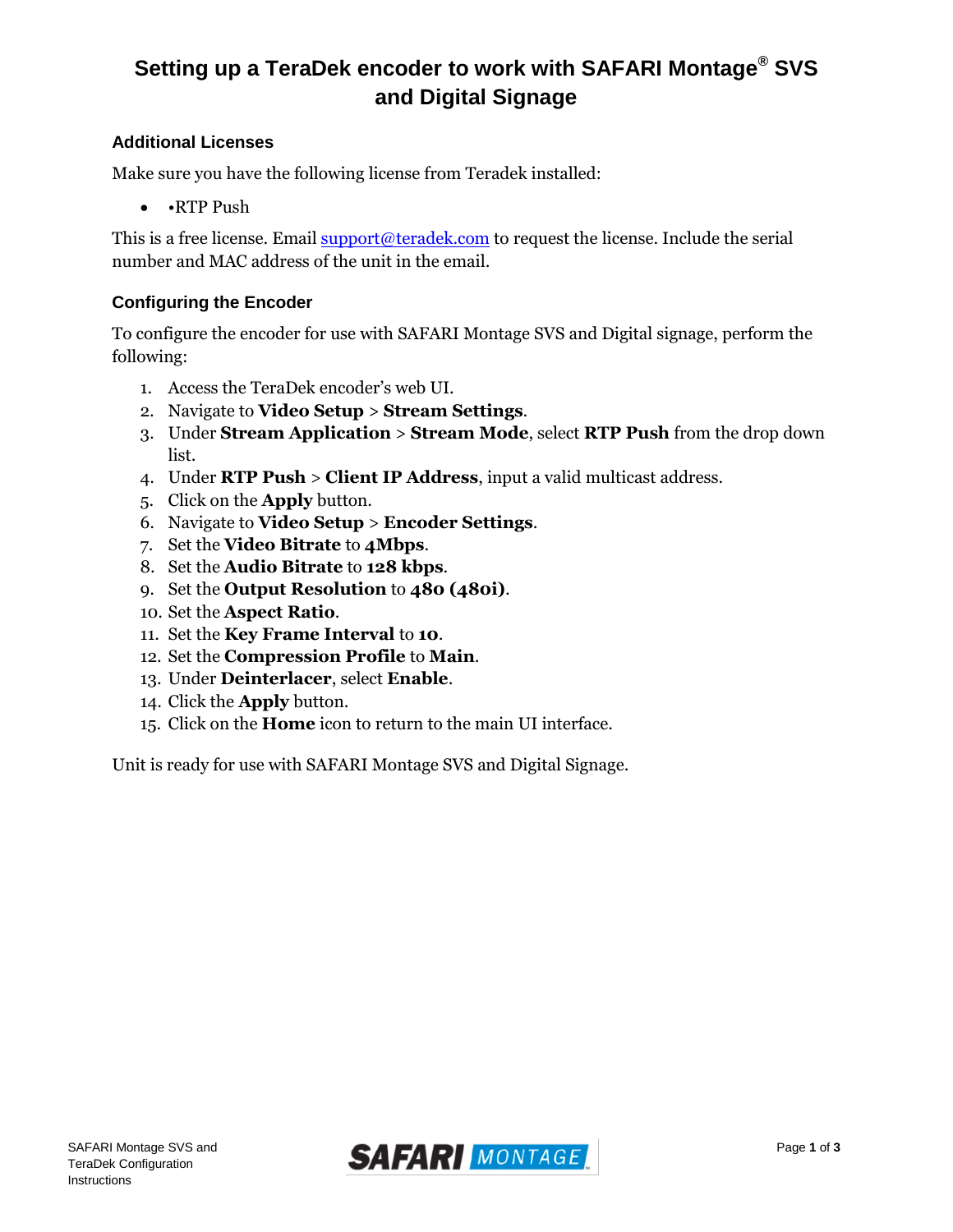| Video Setup<br><b>Network</b><br>Wizard<br>Info<br>Logout<br>System<br>金                                                                                                                                                                                                                                                                                                                                                               | Video Setup<br>Info<br>Wizard<br>Network<br>Logout<br>$\hat{\mathbf{r}}$<br>System                                                                                                                                                                                                                                                                                                                                                                                                                                                                                                                                                                                                                                                                                                                                                                                                                                                           |
|----------------------------------------------------------------------------------------------------------------------------------------------------------------------------------------------------------------------------------------------------------------------------------------------------------------------------------------------------------------------------------------------------------------------------------------|----------------------------------------------------------------------------------------------------------------------------------------------------------------------------------------------------------------------------------------------------------------------------------------------------------------------------------------------------------------------------------------------------------------------------------------------------------------------------------------------------------------------------------------------------------------------------------------------------------------------------------------------------------------------------------------------------------------------------------------------------------------------------------------------------------------------------------------------------------------------------------------------------------------------------------------------|
|                                                                                                                                                                                                                                                                                                                                                                                                                                        |                                                                                                                                                                                                                                                                                                                                                                                                                                                                                                                                                                                                                                                                                                                                                                                                                                                                                                                                              |
| <b>Stream Settings</b><br><b>Primary Stream</b><br>Quickview Stream<br><b>Stream Application</b><br>Stream Mode: RTP Push<br>$\boxed{2}$<br><b>RTP Push</b><br>Client IP Address: 239.20.50.116<br>Client Port: 9510<br>Video Stream Output<br>The streaming video on this device can be accessed using the following links:<br>Primary (RTP Push)<br>RTSP: rtsp://172.20.50.116/stream1 ><br>RTP Push: http://172.20.50.116/stream1 > | <b>Encoder Settings</b><br>Quickview Encoder<br><b>Primary Encoder</b><br>$\begin{array}{c}\n\text{Show} \\ \text{Show} \\ \text{Time} \\ \text{Forfile} \\ \text{Total} \\ \text{Total} \\ \end{array}$<br>Aspect Ratio Key Frame<br>Interval<br><b>Audio Bitrate  Output Resolution</b><br><b>Title Text</b><br><b>Video Bitrate (bps)</b><br>Channel 1<br>128 kbps $\blacktriangleright$<br>480i - 30 -<br>10<br>$\overline{\mathbb{R}^n}$<br>Main<br>$4:3 -$<br>$\Box$<br>4000000<br><b>Rate Control Settings</b><br>Rate Control Mode:<br>Auto<br>$\overline{ }$<br><b>Static Scene Detection:</b><br>$Disable$ d – $\theta$<br>Complexity Detection: Enabled v 0<br><b>Latency Options</b><br>ms (Valid range: 70-1000)<br>Caching: 300<br><b>Intra Refresh Mode</b><br><b>Enabled</b><br><b>O</b> Disabled<br><b>Deinterlacer</b><br>© Disabled<br><b>Enabled</b><br><b>Adaptive Framerate</b><br><b>Enabled</b><br><b>O</b> Disabled |
| Apply<br>Cancel                                                                                                                                                                                                                                                                                                                                                                                                                        | <b>Hide Advance</b><br>Cancel<br>Apply                                                                                                                                                                                                                                                                                                                                                                                                                                                                                                                                                                                                                                                                                                                                                                                                                                                                                                       |

#### **Using the Encoder**

The encoder provides the following two streams for use:

- Multicast rtsp://<*encoder address*>/stream1
- Unicast http://<*encoder address*>/stream1.sdp

#### *SAFARI Montage SVS*

Either stream format can be used with SAFARI Montage SVS. Navigate to the Selective Video Streaming setup and add a new stream as normal. When choosing a **Type**, use **Video**.

|                           | <b>Add Video Stream</b>                        | <b>Add Video Stream</b>   |                                                    |
|---------------------------|------------------------------------------------|---------------------------|----------------------------------------------------|
| <b>Active Stream:</b>     | $\triangledown$                                | <b>Active Stream:</b>     | $\overline{\mathsf{v}}$                            |
| School:                   | SAFARI Montage School                          | School:                   | SAFARI Montage School                              |
| <b>Video Stream Name:</b> | <b>TeraDek Encoder</b>                         | <b>Video Stream Name:</b> | <b>TeraDek Encoder</b>                             |
| <b>Description:</b>       | <b>Multicast</b>                               | <b>Description:</b>       | <b>Unicate</b>                                     |
|                           |                                                |                           |                                                    |
| URL:                      | rtsp:// <encoder address="">/stream1</encoder> | URL:                      | http:// <encoder address="">/stream1.sdp</encoder> |
| Type:                     | Video<br>$\blacksquare$                        | Type:                     | Video<br>$\overline{\phantom{a}}$                  |
| <b>Bitrate:</b>           | $Kb$ $\rightarrow$<br>4000                     | <b>Bitrate:</b>           | $Kb$ $\rightarrow$<br>4000                         |
| Source:                   | <b>DTV</b><br>$\vert \mathbf{v} \vert$         | Source:                   | <b>DTV</b><br>$\blacktriangledown$                 |
| Dashboard:                | Position: New Position • based on source       | Dashboard:                | Position: New Position • based on source           |
| <b>School News:</b>       | $\Box$                                         | <b>School News:</b>       | $\Box$                                             |
| <b>Reservations:</b>      | ⅋<br>$\Box$ 1                                  | <b>Reservations:</b>      | і⊗<br>$\Box$ 1                                     |